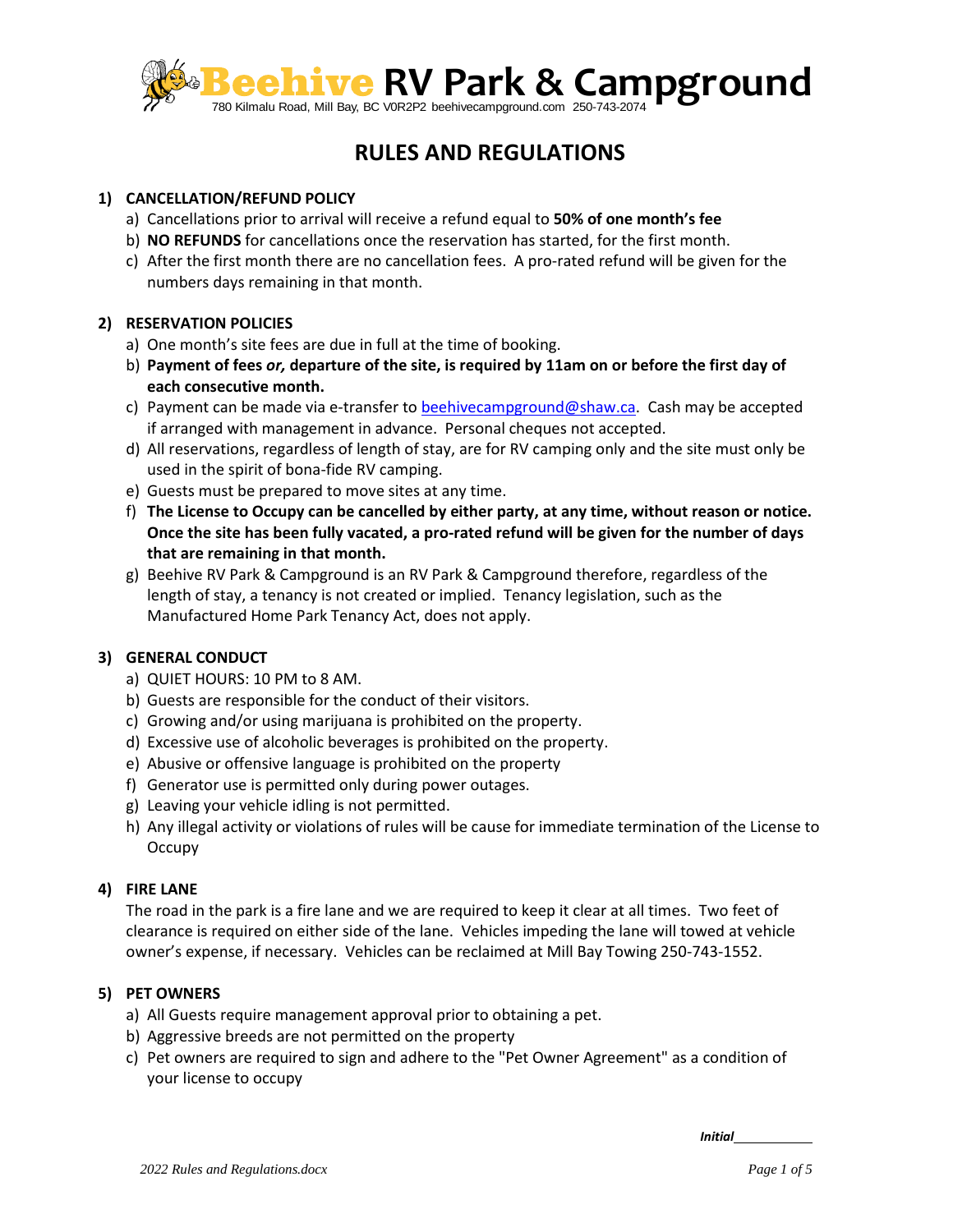

## **6) SITE APPEARANCE**

- a) Guests are required to keep the site orderly, neat, clean and free of clutter and litter.
- b) Guests are not permitted to place anything on the site other than one vehicle and one RV.
- c) RV skirting must be RV certified and have management approval prior to installation.
- d) Tents, additions, porches, fixed awnings, closed tents, saunas, hot tubs, decks, CB antennas, oversized satellite dishes, in-ground planting, laundry lines and racks, exercise equipment, etc., are not permitted.
- e) Tarps are permitted on leaking RVs in emergency situations only. Repairs are to be conducted as soon as weather permits and tarps removed.
- f) Construction or repairs are not permitted on the property. RVs must be removed from the property to have work completed.
- g) RVs and vehicles must be in good repair.
- h) **Beehive RV park and Campground reserves the right to clean-up any non-conforming sites. All costs associated with the clean-up and storage of belongings will be the responsibility of the guest and will be added to the sites fees.**

## **7) ABSENTEE GUESTS**

- a) Guests must notify management in writing, in advance, if they will be absent from their RV or the site for more than a two week period.
- b) Sites that have been unattended for more than two weeks, without notifying management, may be considered abandoned and the license to occupy terminated.

## **8) WOOD BURNING**

- a) All wood burning inside or outside your RV is prohibited.
- b) Campfires are not permitted in RV sites. CSA approved portable propane fire rings are permitted.

## **9) VEHICLES**

- a) Guests must observe the Park's speed limit of 10 km per hour.
- b) All sites are designated for one RV and one motor vehicle.
- c) Additional vehicles may be permitted with written Management approval in which case an additional parking space will be assigned. Additional fees apply.
- d) Storage may be available for extra vehicles, RVs, campers, boats or utility trailers at a separate location on the property.
- e) All vehicles on the property must be registered and insured in the Guest's name.
- f) Uninsured vehicles are not permitted in the park.
- g) Vehicle repairs and maintenance are not permitted on the property.
- h) Parking is not permitted in vacant RV sites, or on any part of the roadway. A minimum of two feet on either side of the road must be clear at all times.
- i) Uninsured or improperly parked vehicles will be towed at the owner's expense. Vehicles can be claimed at **Mill Bay Towing 250-743-1552**.
- j) Noisy motorcycles or vehicles are not permitted on the property.

## **10) VISITORS**

- a) Visitor hours are from 8am to 11pm. All visitors must register at the office upon arrival.
- b) Overnight visitors are subject to management approval and fees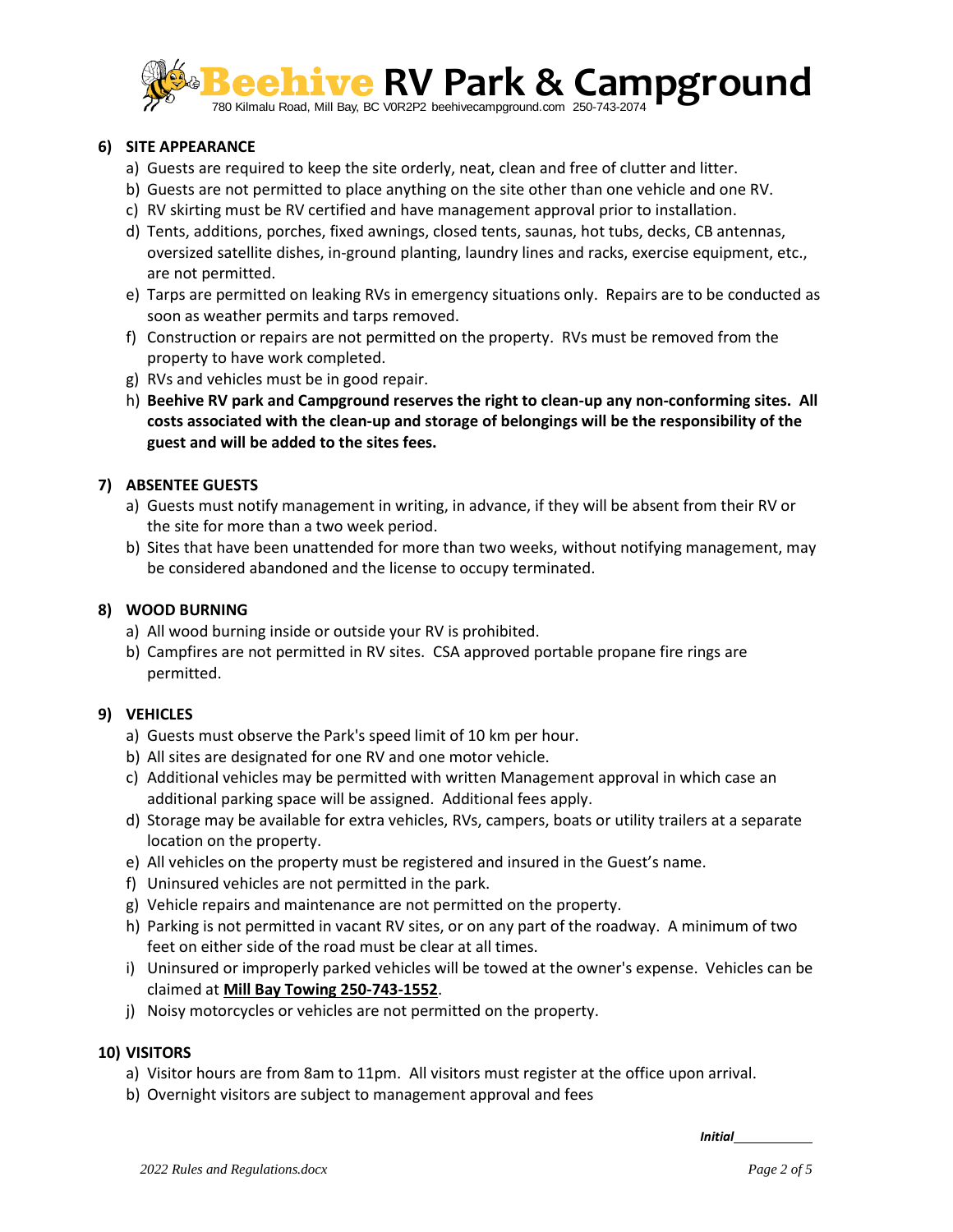

## **11) WASTE & RECYCLING**

- a) Waste must not be stored on RV sites.
- b) Waste bins provided are for typical RV camping garbage only. Large items such as mattresses or furniture is prohibited. **Fisher Road Recycling is available for excess and oversize waste (1355 Fisher Rd. Cobble Hill).**
- c) Importing of garbage from outside sources is prohibited.
- d) Removing items from waste and recycling containers is prohibited.
- e) Beehive RV Park & Campground participates in recycling programs, therefore all guests are expected to use the bins provided to recycle according to local regulations.
- f) Dumping of any illegal items, in the garbage or recycling containers is sufficient cause for terminating the license to occupy

## **12) SEPTIC SYSTEM**

- a) Proper RV certified sewer connections are required and must be properly sealed to the sewage outlets. Hoses must be in good condition and adequately slope toward the outlet.
- b) Only domestic sewage can be disposed of at any sewage outlet.
- c) Only "septic friendly" products are to be used in your RV, and all park facilities.

## **13) RV/VEHICLE SALES**

RV or vehicle sales are not permitted within the park. "For sale" signs are not permitted.

## **14) SUBLETTING AND ASSIGNMENT**

- a) Only registered Guests are permitted to occupy the site.
- b) Guests are not permitted to sublet or assign any part of the site.

## **15) WASHROOMS AND LAUNDRY FACILITIES**

- a) RVs must be equipped with working on-board washroom facilities.
- b) Laundry facilities are open year round. Proper use of these facilities is required.
- c) Washrooms and showers are open May 1st to September 30th.
- d) Use of "septic friendly" products is required.
- e) Use of environmentally friendly and unscented products is encouraged

## **16) FEEDING WILDLIFE**

Please refrain from feeding wildlife as it exposes potential issues to the wildlife and the park. The park has undertaken ongoing initiatives to help control pests and non-native animal species, and to naturally restore wildlife habitat on the property.

## **17) ELECTRICITY**

- a) A \$100 electricity allowance is included. Metres are read on approximately the 21<sup>st</sup> day of each month and invoices will be issued for usage over \$100.
- b) Beehive RV Park and Campground and BC Hydro do not guarantee uninterrupted service or the quality of power supplied. Surge protectors are highly recommended.
- c) Excessive use of electricity is not permitted.

*Initial*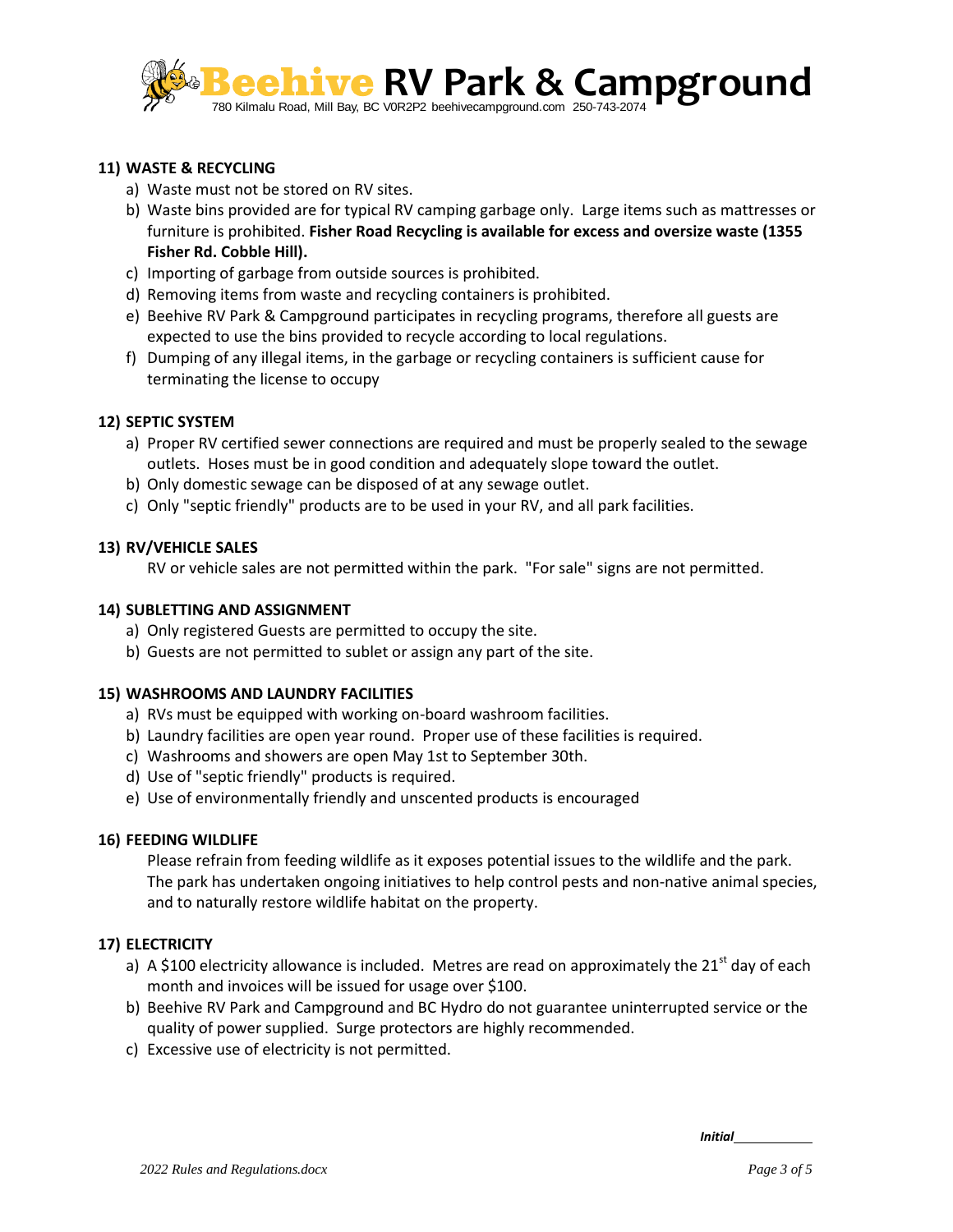

#### **18) PROPANE TANKS**

- a) All propane tanks must be Department of Transportation (DOT) certified.
- b) Propane tank size must not exceed 100L, must be portable, and must be safely secured in accordance to BC Safety Standards Act and Regulation.

#### **19) WATER SYSTEM**

- a) Beehive RV Park and Campground water system is privately owned. Service may be interrupted from time to time and it is recommended that guests keep a supply of drinking water on hand at all times in case of emergencies. Guest's RV water holding tanks must be in working condition.
- b) Use of water for anything other than bona-fide RV camping purposes, is not permitted.
- c) Seasonal restrictions may apply.

#### **20) COMMERCIAL ENTERPRISES**

a) Selling, soliciting, peddling or commercial enterprises within the Park are not permitted.

b) Signs are not permitted.

#### **21) THIRD PARTY LIABILITY INSURANCE**

RVs must be insured with a minimum of \$2,000,000 third party liability insurance policy. It is the guest's responsibility to provide Beehive RV Park and Campground with a current copy of their valid insurance prior to reservation commencing and each time upon renewal.

#### **22) SITE ACCESS AND CONTROL**

Beehive RV Park and Campground retains full possession and control of the site at all times. Park owners and their agents reserve the right to access the site at any time and for any reason and without notice.

#### **23) INTERNET**

Beehive RV Park is equipped with wireless internet. It is intended for light use only. Signal strength varies throughout the park and due to conditions beyond our control, therefore internet access is not guaranteed. If you are a Shaw Cable internet customer and have your device, you can contact Shaw Cable to transfer service to your site. If you require dedicated internet access, contact Shaw Cable at 1-888-472-2222.

#### **24) WINTER CONDITIONS**

Beehive RV Park is subject to winter conditions including subzero temperatures and snowfall. Heated hoses are recommended during the winter months. Beehive RV Park makes efforts to remove snow but snow removal is not guaranteed.

#### **25) DISCLAIMER**

Guest agrees that all personal property including recreational vehicles placed on the Premises shall be at Guest's own risk and Beehive RV Park & Campground shall incur no liability for loss or injury with respect thereto or with respect to any other property or persons. Guest further agrees that all other Park property including but not limited to parking and other common areas, laundry and recreational areas and facilities shall be used at the Guest's own risk without recourse against Beehive RV Park and Campground.